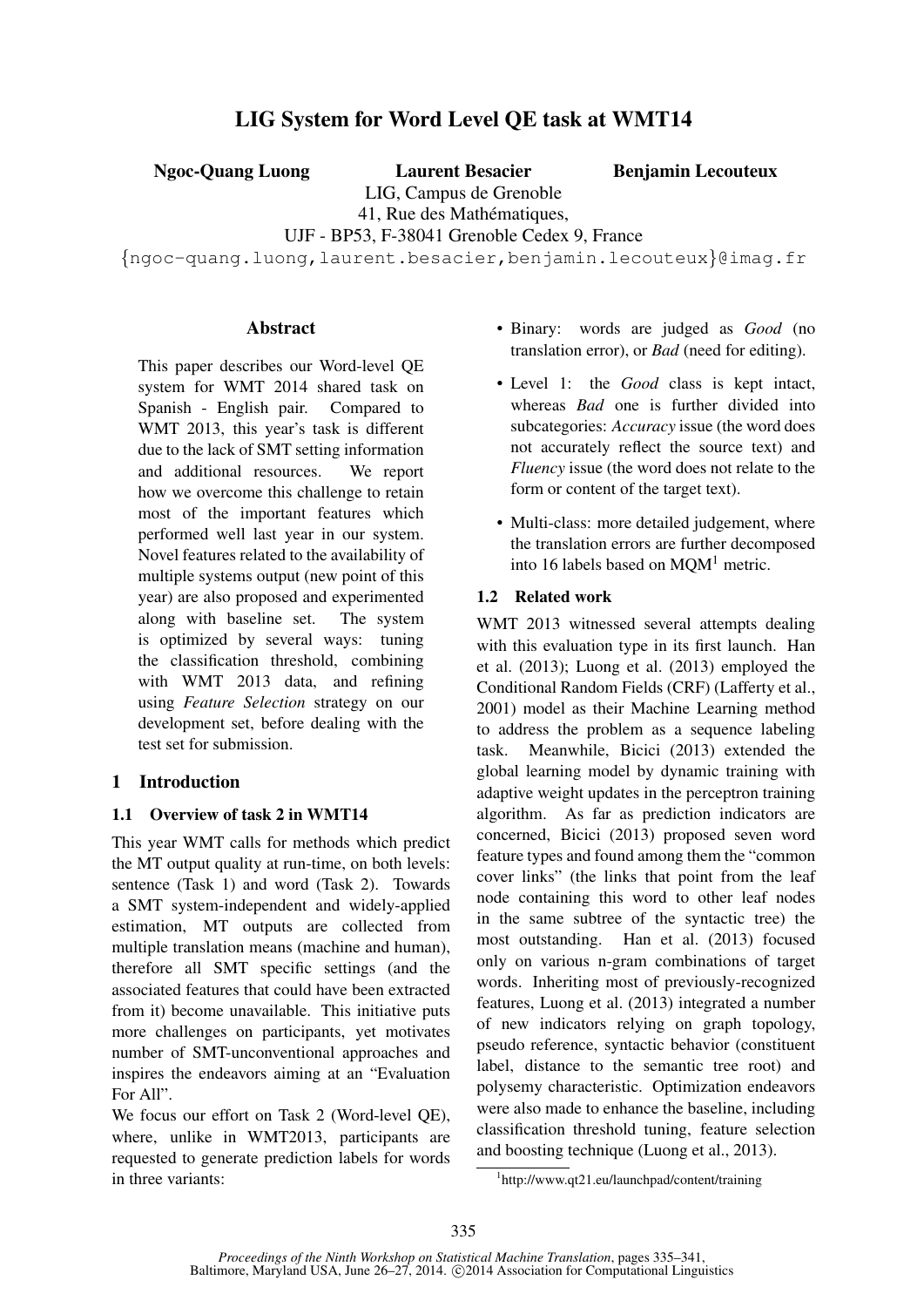# 1.3 Paper outline

The rest of our paper is structured as follows: in the next section, we describe 2014 provided data for Task 2, and the additional data used to train the system. Section 3 lists the entire feature set, involving WMT 2013 set as well as a new feature proposed for this year. Baseline system experiments and methods for optimizing it are furthered discussed in Section 4 and Section 5 respectively. Section 6 selects the most outstanding system for submission. The last section summarizes the approach and opens new outlook.

# 2 Data and Supporting Resources

For English - Spanish language pair in Task 2, the organizers released two bilingual data sets: the training and the test ones. The training set contains 1.957 MT outputs, in which each token is annotated with one appropriate label. In the binary variant, the words are classified into *"OK"* (no translation error) or *"BAD"* (edit operators needed) label. Meanwhile, in the level 1 variant, they belong to *"OK"*, *"Accuracy"* or *"Fluency"* (two latter ones are divided from *"BAD"* label of the first subtask). In the last variant, multi-class, beside *"Accuracy"* and *"Fluency"* we have further 15 labels based on MQM metric: *Terminology, Mistranslation, Omission, Addition, Untranslated, Style/register, Capitalization, Spelling, Punctuation, Typography, Morphology (word form), Part of speech, Agreement, Word order, Function words, Tense/aspect/mood, Grammar* and *Unintelligible*. The test set consists of 382 sentences where all the labels accompanying words are hidden. For optimizing parameters of the classifier, we extract last 200 sentences from the training set to form a development (dev) set. Besides, the Spanish - English corpus provided in WMT 2013 (total of 1087 tuples) is also exploited to enrich our WMT 2014 system. Unfortunately, 2013 data can only help us in the binary variant, due to the discrepancy in training labels. Some statistics about each set can be found in Table 1.

In addition, additional (MT-independent) resources are used for the feature extraction, including:

• Spanish and English Word Language Models (LM)

- Spanish and English POS Language Models
- Spanish English 2013 MT system

On the contrary, no specific MT setting is provided (e.g. the code to re-run Moses system like WMT 2013), leading to the unavailability of some crucial resources, such as the *N*-best list and alignment information. Coping with this, we firstly thought of using the Moses "Constrained Decoding" option as a method to tie our (already available) decoder's output to the given target translations (this feature is supported by the latest version of Moses (Koehn et al., 2007) in 2013). Our hope was that, by doing so, both *N*-best list and alignment information would be generated during decoding. But the decoder failed to output all translations (only  $1/4$  was obtained) when the number of allowed unknown words (*-max-unknowns*) was set as 0. Switching to non zero value for this option did not help either since, even if more outputs were generated, alignment information was biased in that case due to additional/missing words in the obtained MT output. Ultimately, we decided to employ GIZA++ toolkit (Och and Ney, 2003) to obtain at least the alignment information (and associated features) between source text and target MT output. However, no *N*-best list were extracted nor available as in last year system. Nevertheless, we tried to extract some features equivalent to last year N-best features (details can be found in Section 3.2).

# 3 Feature Extraction

In this section, we briefly list out all the features used in WMT 2013 (Luong et al., 2013) that were kept for this year, followed by some proposed features taking advantage of the provided resources and multiple translation system outputs (for a same source sentence).

# 3.1 WMT13 features

- Source word features: all the source words that align to the target one, represented in BIO<sup>2</sup> format.
- Source alignment context features: the combinations of the target word and one word before (left source context) or after (right source context) the source word aligned to it.

<sup>2</sup> http://www-tsujii.is.s.u-tokyo.ac.jp/GENIA/tagger/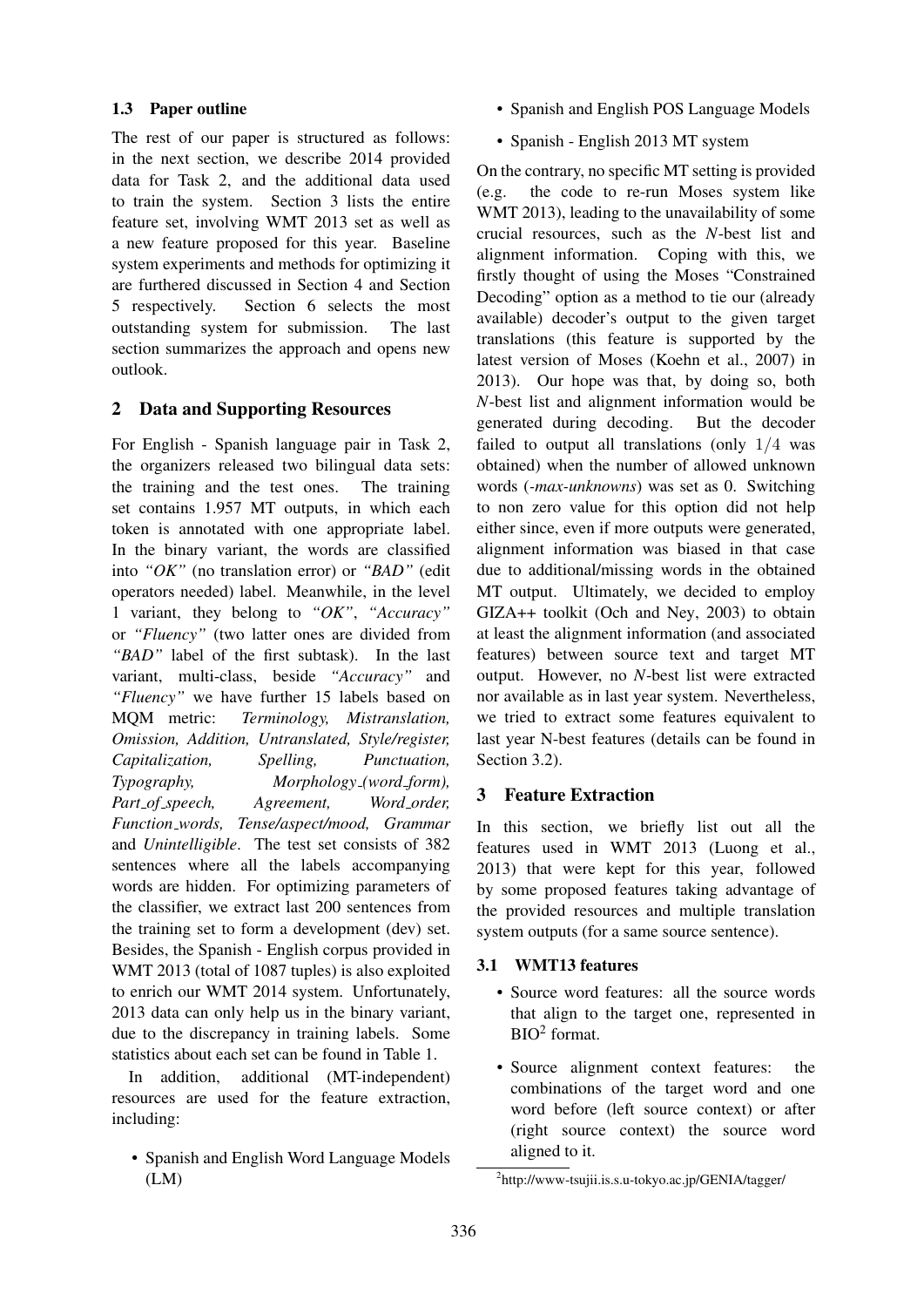| <b>Statistics</b>        | <b>WMT2014</b>  |      | <b>WMT2013</b> |       |         |       |
|--------------------------|-----------------|------|----------------|-------|---------|-------|
|                          | train           | dev  | test           | train | dev     | test  |
| #segments                | 1757            | 200  | 382            | 753   | 50      | 284   |
| #words                   | 40975           | 6436 | 9613           | 18435 | 1306    | 7827  |
| $\%G$ (OK) : $\%B$ (BAD) | $67:33$ $58:42$ |      |                | 70:30 | 77 : 23 | 75:25 |

Table 1: Statistics of corpora used in LIG's system. We use the notion name+year to indicate the dataset. For instance, train14 stands for the training set of WMT14

- Target alignment context features: the combinations of the source word and each word in the window  $\pm 2$  (two before, two after) of the target word.
- Backoff Behaviour: a score assigned to the word according to how many times the target Language Model has to back-off in order to assign a probability to the word sequence, as described in (Raybaud et al., 2011).
- Part-Of-Speech (POS) features (using TreeTagger<sup>3</sup> toolkit): The target word's POS; the source POS (POS of all source words aligned to it); bigram and trigram sequences between its POS and the POS of previous and following words.
- Binary lexical features that indicate whether the word is a: *stop word* (based on the stop word list for target language), *punctuation* symbol, *proper name* or *numerical*.
- Language Model (LM) features: the *"longest target n-gram length"* and *"longest source n-gram length"*(length of the longest sequence created by the current target (source aligned) word and its previous ones in the target (source) LM). For example, with the target word  $w_i$ : if the sequence  $w_{i-2}w_{i-1}w_i$  appears in the target LM but the sequence  $w_{i-3}w_{i-2}w_{i-1}w_i$  does not, the n-gram value for  $w_i$  will be 3.
- The *word's constituent label* and *its depth in the tree* (or the distance between it and the tree root) obtained from the constituent tree as an output of the Berkeley parser (Petrov and Klein, 2007) (trained over a Spanish treebank: AnCora<sup>4</sup>).
- Occurrence in Google Translate hypothesis: we check whether this target word appears in

the sentence generated by Google Translate engine for the same source.

• Polysemy Count: the *number of senses* of each word given its POS can be a reliable indicator for judging if it is the translation of a particular source word. Here, we investigate the polysemy characteristic in both target word and its aligned source word. For source word (English), the number of senses can be counted by applying a Perl extension named Lingua::WordNet<sup>5</sup>, which provides functions for manipulating the WordNet database. For target word (Spanish), we employ BabelNet<sup>6</sup> - a multilingual semantic network that works similarly to WordNet but covers more European languages, including Spanish.

# 3.2 WMT14 additional features

- POS's LM based features: we exploit the Spanish and English LMs of POS tag (provided as additional resources for this year's QE tasks) for calculating the maximum length of the sequences created by the current target token's POS and those of previous ones. The same score for POS of aligned source word(s) is also computed. Besides, the back-off score for word's POS tag is also taken into consideration. Actually, these feature types are listed in Section 3.1 for target word, and we proposed the similar ones for POS tags. In summary, three POS LM's new features are built, including: *"longest target n-gram length"*, *"longest source n-gram length"* and *back-off score* for POS tag.
- Word Occurrence in multiple translations: one novel point in this year's shared task is that the targets come from multiple MT

<sup>3</sup> http://www.ims.uni-stuttgart.de/projekte/corplex/TreeTagger/ 4 http://clic.ub.edu/corpus/en/ancora

<sup>5</sup> http://search.cpan.org/dist/Lingua-Wordnet/Wordnet.pm 6 http://babelnet.org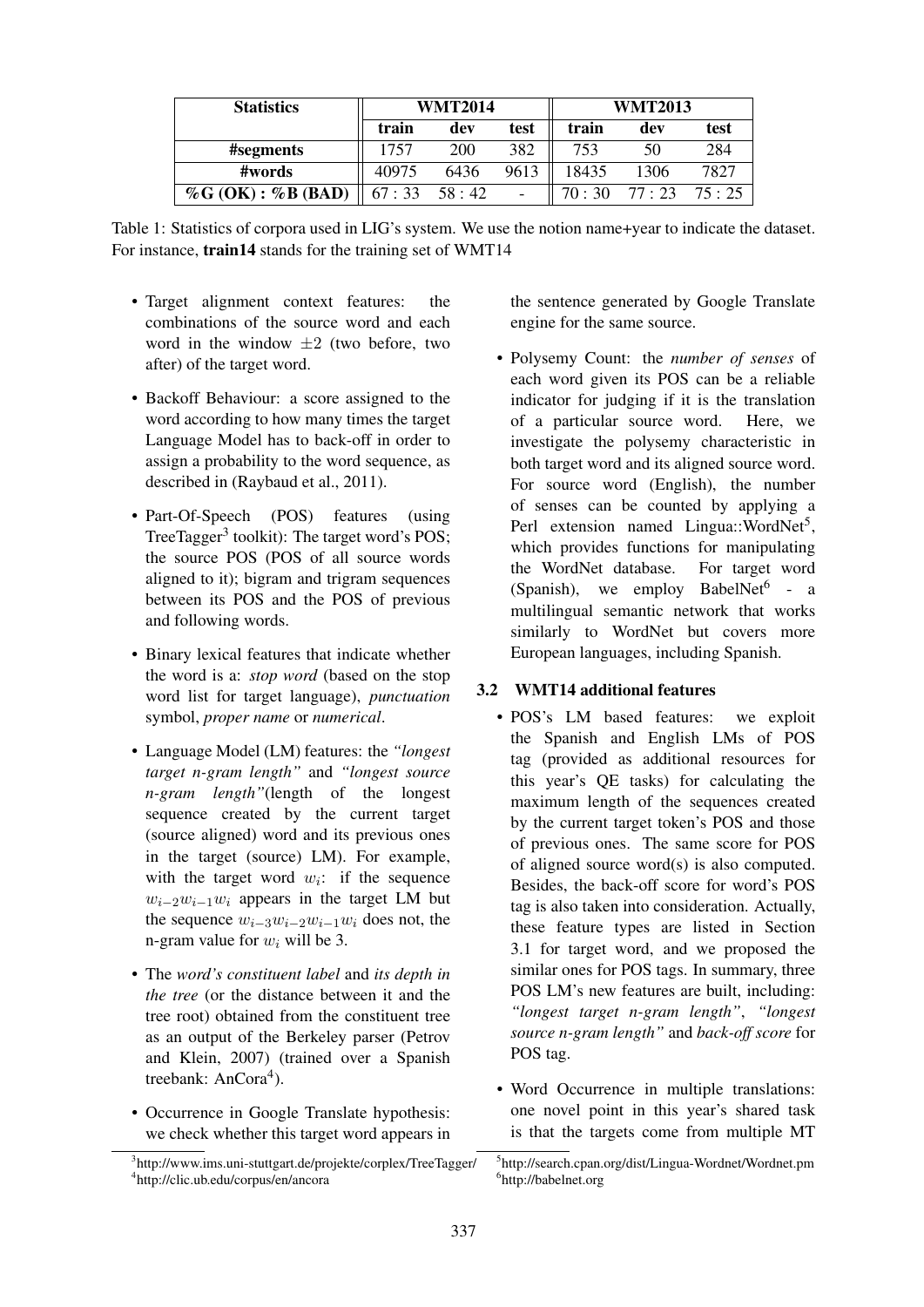outputs (from systems or from humans) for the same source sentences. Obviously, one would have a "natural" intuition that: the occurrence of a word in all (or almost) systems implies a higher likelihood of being a correct translation. Relying on this observation, we add a new binary-value feature, telling whether the current token can be found in more than  $N\%$  (in our experiments, we choose  $N = 50$  out of all translations generated for the same source sentence. Here, in order to make the judgments more accurate, we propose several additional references besides those provided in the corpora, coming from: (1) Google Translate system, (2) The baseline SMT engine provided for WMT2013 English - Spanish QE task. These two MT outputs are added to the already available MT outputs of a given source sentence, before calculating the (above described) binary feature.

# 4 Baseline Experiments and Optimization Strategies

#### 4.1 Machine Learning Method

Motivated by the idea of addressing Word Confidence Estimation (WCE) problem as a sequence labeling process, we employ the Conditional Random Fields (CRFs) for our model training, with WAPITI toolkit (Lavergne et al., 2010). Let  $X = (x_1, x_2, \dots, x_N)$  be the random variable over data sequence to be labeled,  $Y = (y_1, y_2, \dots, y_N)$  be the output sequence obtained after the labeling task. Basically, CRF computes the probability of the output sequence  $Y$  given the input sequence  $X$  by:

$$
p_{\theta}(Y|X) = \frac{1}{Z_{\theta}(X)} \exp\left\{\sum_{k=1}^{K} \theta_k F_k(X, Y)\right\}
$$
(1)

where  $F_k(X, Y) =$  $_{t=1}^{T}$   $f_{k}(y_{t-1}, y_{t}, x_{t});$  ${f_k}(k = \overline{1, K})$  is a set of feature functions;  ${\lbrace \theta_k \rbrace}$  ( $k = \overline{1, K}$ ) are the associated parameter values; and  $Z_{\theta}(x)$  is the normalization function. In the training phase, we set the maximum number of iterations, the stop window size, and stop epsilon value at 200; 6 and 0.00005 respectively.

| <b>System</b>   | Label          | $Pr(\%)$ | $Re(\%)$ | $F(\%)$ |
|-----------------|----------------|----------|----------|---------|
| BL(bin)         | OК             | 66.67    | 81.92    | 73.51   |
|                 | <b>Bad</b>     | 60.69    | 41.92    | 49.58   |
| BL(L1)          | OК             | 63.86    | 82.83    | 72.12   |
|                 | Accuracy       | 22.14    | 14.89    | 17.80   |
|                 | Fluency        | 50.40    | 27.98    | 35.98   |
| <b>BL(mult)</b> | OK             | 63.32    | 87.56    | 73.49   |
|                 | Fluency        | 14.44    | 10.10    | 11.88   |
|                 | Mistranslation | 9.95     | 5.69     | 7.24    |
|                 | Terminology    | 3.62     | 3.89     | 3.75    |
|                 | Unintelligible | 52.97    | 16.56    | 25.23   |
|                 | Agreement      | 5.93     | 11.76    | 7.88    |
|                 | Untranslated   | 5.65     | 7.76     | 6.53    |
|                 | Punctuation    | 56.97    | 25.82    | 35.53   |
| <b>BL+WMT</b>   | OК             | 68.62    | 82.69    | 75.01   |
| 13(bin)         | Bad            | 64.38    | 45.73    | 53.47   |

Table 2:  $\overline{\phantom{a}}$  Average Pr, Rc and F for labels of all-feature binary and multi-class systems, obtained on our WMT 2014 dev set (200 sentences). In BL(multi), classes with zero value for Pr or Rc will not be reported

#### 4.2 Experimental Classifiers

We experiment with the following classifiers:

- BL(bin): all features (WMT14+WMT13) trained on train14 only, using binary labels (*"OK"* and *"BAD"*)
- BL(L1): all features trained on train14 only, using level 1 labels (*"OK"*, *"Accuracy"*, and *"Fluency"*)
- BL(mult): all features trained on train14 only, using 16 labels
- BL+WMT13(bin): all features trained on train14 +  ${train+dev+test}$ 13, using binary labels.

System quality in Precision (Pr), Recall (Rc) and F score (F) are shown in Table 2. It can be observed that promising results are found in binary variant where both BL(bin) and BL+WMT(bin) are able to reach at least 50% F score in detecting errors (*BAD* class), meanwhile the performances in *"OK"* class go far beyond (73.51% and 75.01% respectively). Interestingly, the combination with WMT13 data boosts the baseline prediction capability in both labels: BL+WMT13(bin) outperforms BL(bin) in 1.10% ( 3.89%) for *OK* (*BAD*) label. Nevertheless, level 1 and multi-class systems maintain only good score for *"OK"* class. In addition, BL(mult) seems suffer seriously from its class imbalance, as well as the lack of training data for each, resulting in the inability of prediction for several among them (not all are reported in Table 2 ).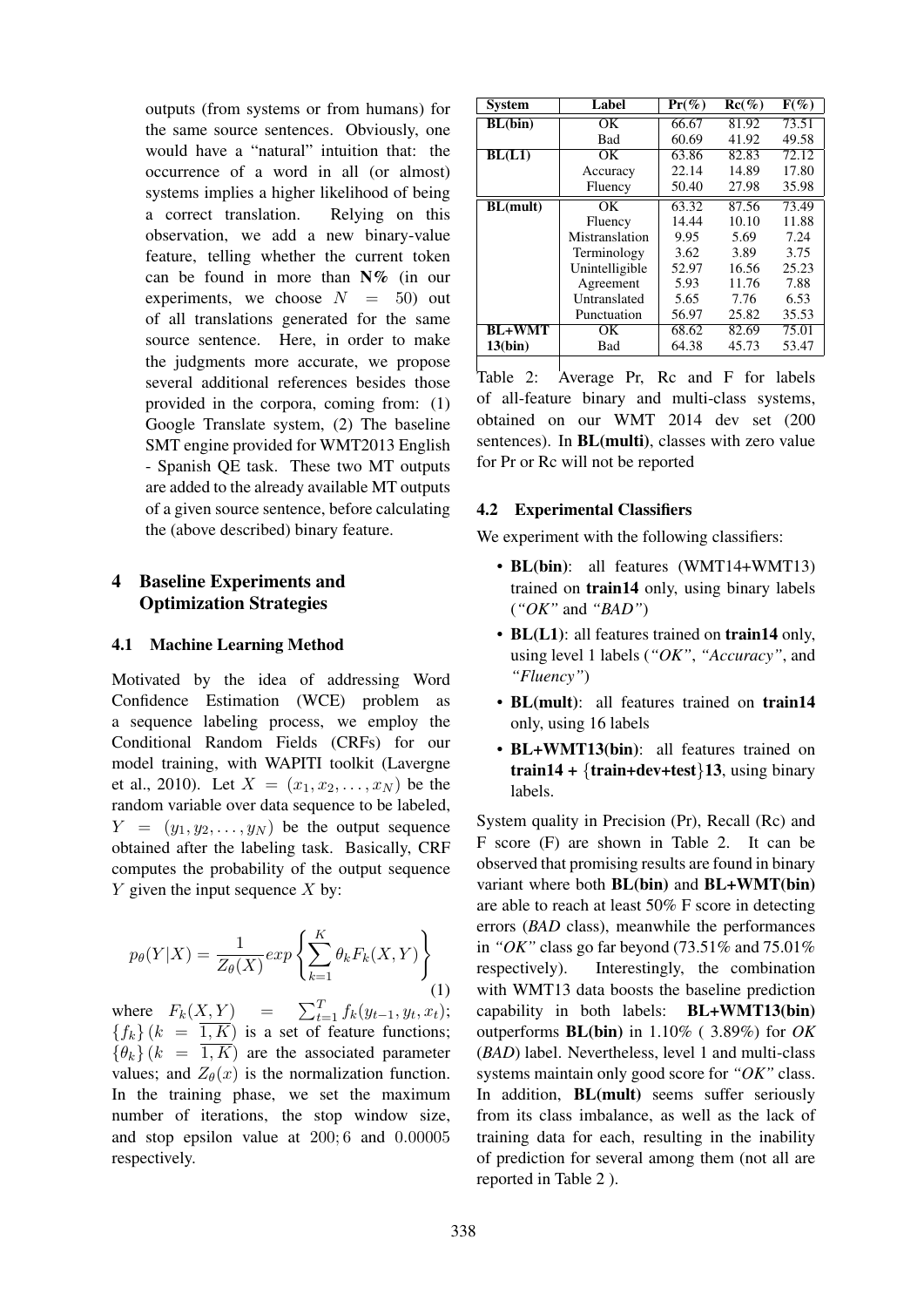#### 4.3 Decision threshold tuning for binary task

In binary systems BL(bin) and BL+WMT13(bin), we run the classification task multiple times, corresponding to a decision threshold increase from 0.300 to 0.975 (step  $= 0.025$ ). The values of Precision (Pr), Recall (Rc) and F-score (F) for *OK* and *BAD* label are tracked along this threshold variation, allowing us to select the optimal threshold that yields the highest  $F_{avg} = \frac{F(OK) + F(BAD)}{2}$  $\frac{2^{-r} (BAD)}{2}$ . Figure 1 shows that BL(bin) reaches the best performance at the threshold value of 0.95, meanwhile the one for BL+WMT13(bin) is 0.75. The latter threshold (0.75) has been used for the primary system submitted.



Figure 1: Decision threshold tuning on **BL(bin)** and BL+WMT2013(bin)

#### 4.4 Feature Selection

In order to improve the preliminary scores of all-feature systems, we conduct a feature selection which is based on the hypothesis that some features may convey "noise" rather than "information" and might be the obstacles weakening the other ones. In order to prevent this drawback, we propose a method to filter the best features based on the "Sequential Backward Selection" algorithm<sup>7</sup>. We start from the full set of N features, and in each step sequentially remove the most useless one. To do that, all subsets of (N-1) features are considered and the subset that leads to the best performance gives us the weakest feature (not involved in the considered set). This procedure is also called "leave one out" in the literature. Obviously, the discarded feature is not considered in the following steps. We iterate the process until there is only one remaining feature in the set, and use the following score for comparing systems:  $F_{avg}(all)$ systems.  $r_{avg}(div)$  –  $\frac{2}{2}$ ,<br>where  $F_{avg}(OK)$  and  $F_{avg}(BAD)$  are the  $F_{avg}(OK) + F_{avg}(BAD)$ averaged F scores for *OK* and *BAD* label, respectively, when threshold varies from 0.300 to 0.975. This strategy enables us to sort the features in descending order of importance, as displayed in Table 3. Figure 2 shows the evolution of the performance as more and more features are removed. The feature selection is done from the BL+WMT2013(bin) system.

We observe in Table 3 four valuable features which appear in top 10 in both WMT13 and WMT14 systems: *Source POS*, *Occur in Google Translate*, *Left source context* and *Right target context*. Among our proposed features, *"Occurrence in multiple systems"* is the most outstanding one with rank 3, *"longest target POS gram length"* plays an average role with rank 12, whereas *"longest source POS gram length"* is much less beneficial with the last position in the list. Figure 2 reveals that the optimal subset of features is the top 18 in Table 3, after discarding 6 weakest ones. This set will be used to train again the classifiers in all subtasks and compare to the baseline ones.



Figure 2: The evolution of the performance as more and more features are removed (from BL+WMT2013(bin) system)

#### 5 Submissions

After finishing the optimization process and comparing systems, we select two most out-standing ones (of each subtask) for the submission of this year's shared task. They are the following:

- Binary variant: **BL+WMT13(bin)** and FS(bin) (feature selection from the same corresponding system)
- Level 1 variant: **BL(L1)** and **FS(L1)** (feature selection from the same corresponding system)

<sup>7</sup> http://research.cs.tamu.edu/prism/lectures/pr/pr l11.pdf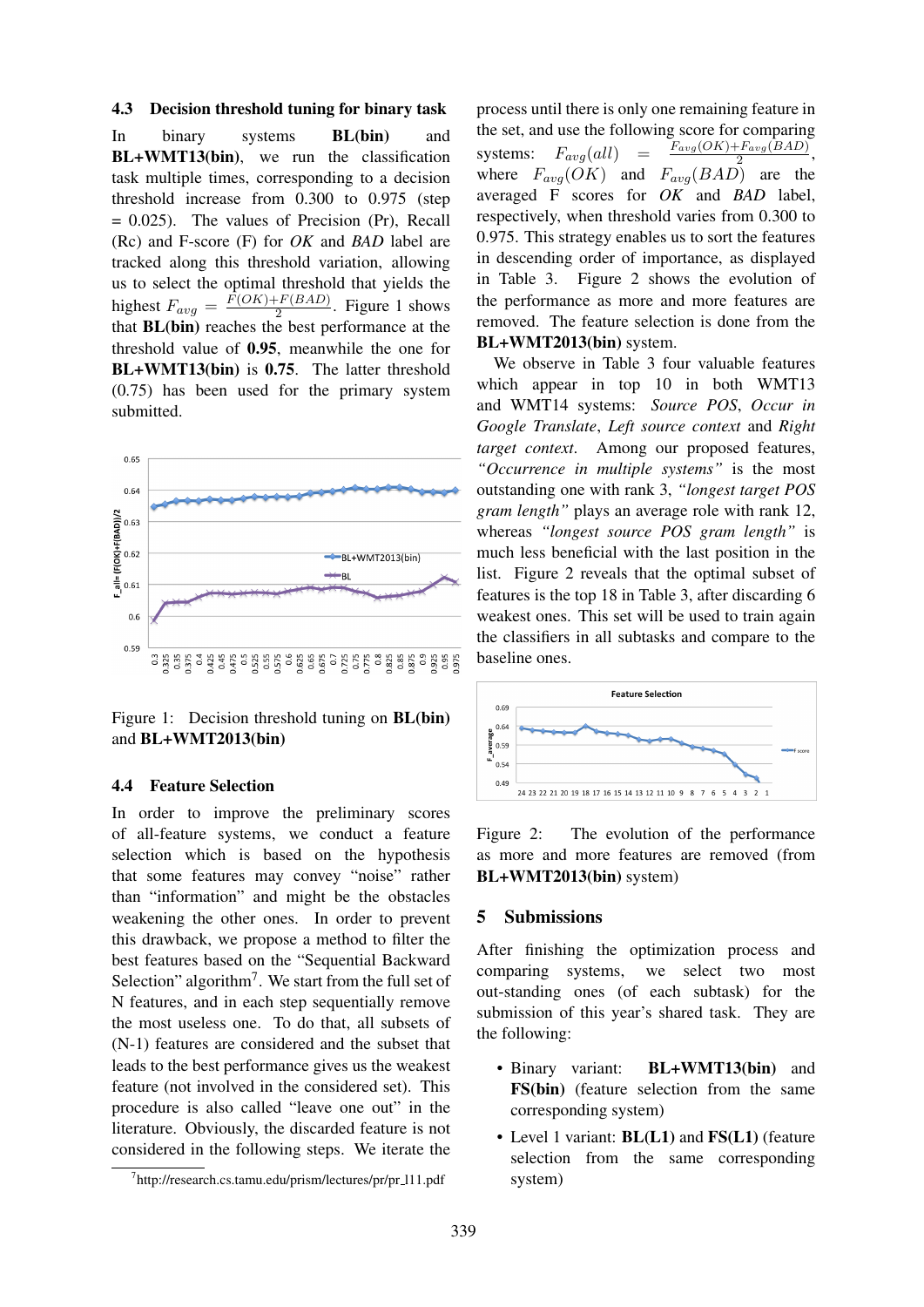| <b>Rank</b>    | <b>WMT2014</b>                   | <b>WMT2013</b>                   |  |  |
|----------------|----------------------------------|----------------------------------|--|--|
| 1              | <b>Target POS</b>                | <b>Source POS</b>                |  |  |
| $\mathbf 2$    | Longest target gram length       | <b>Occur in Google Translate</b> |  |  |
| 3              | Occurrence in multiple systems   | <b>Nodes</b>                     |  |  |
| $\overline{4}$ | Target word                      | <b>Target POS</b>                |  |  |
| 5              | <b>Occur in Google Translate</b> | WPP $any$                        |  |  |
| 6              | <b>Source POS</b>                | Left source context              |  |  |
| 7              | Numeric                          | <b>Right target context</b>      |  |  |
| 8              | Polysemy count (target)          | Numeric                          |  |  |
| 9              | <b>Left source context</b>       | Polysemy count(target)           |  |  |
| 10             | <b>Right Target context</b>      | Punctuation                      |  |  |
| 11             | <b>Constituent label</b>         | <b>Stop word</b>                 |  |  |
| 12             | Longest target POS gram length   | Right source context             |  |  |
| 13             | Punctuation                      | <b>Target word</b>               |  |  |
| 14             | Stop word                        | Distance to root                 |  |  |
| 15             | Number of occurrences            | Backoff behaviour                |  |  |
| 16             | Left target context              | Constituent label                |  |  |
| 17             | Backoff behaviour                | Proper name                      |  |  |
| 18             | Polysemy count (source)          | Number of occurrences            |  |  |
| 19             | Source Word                      | Min                              |  |  |
| 20             | Proper Name                      | Max                              |  |  |
| 21             | Distance to root                 | Left target context              |  |  |
| 22             | Longest source gram length       | Polysemy count (source)          |  |  |
| 23             | Right source context             | Longest target gram length       |  |  |
| 24             | Longest source POS gram length   | Longest source gram length       |  |  |
| 25             |                                  | Source Word                      |  |  |

Table 3: The rank of each feature (in term of usefulness) in WMT2014 and WMT2013 systems. The bold ones perform well in both cases. Note that feature sets are not exactly the same for 2013 and 2014 (see explanations in section 3).

• Multi-class variant: **BL(mult)** and FS(mult) (feature selection from the same corresponding system)

The official results can be seen in Table 4. This year, in order to appreciate the translation error detection capability of WCE systems, the official evaluation metric used for systems ranking is the average F score for all but the *"OK"* class. For the non-binary variant, this average is weighted by the frequency of the class in the test data. Nevertheless, we find the F scores for *"OK"* class are also informative, since they reflect how good our systems are in identifying correct translations. Therefore, both scores are reported in Table 4.

# 6 Conclusion and perspectives

We presented our preparation for this year's shared task on QE at word level, for the English - Spanish language pair. The lack of some information on MT system internals was a challenge. We made efforts to maintain most of well-performing

| <b>System</b>     | $F("OK")$ $(\%)$ | Average $F(\% )$ |
|-------------------|------------------|------------------|
| FS(bin) (primary) | 74.0961          | 0.444735         |
| FS(L1)            | 73.9856          | 0.317814         |
| FS(mult)          | 76.6645          | 0.204953         |
| $BL+WMT2013(bin)$ | 74.6503          | 0.441074         |
| BL(L1)            | 74.0045          | 0.317894         |
| <b>BL(mult)</b>   | 76.6645          | 0.204953         |

Table 4: The F scores for "OK" class and the average F scores for the remaining classes (official WMT14 metric) , obtained on test set.

2013 features, especially the source side ones, and propose some novel features based on this year's corpus specificities, as well as combine them with those of last year. Generally, our results are not able to beat those in WMT13 for the same language pair, yet still promising under these constraints. As future work, we are thinking of using more efficiently the existing references (coming from provided translations and other reliable systems) to obtain stronger indicators, as